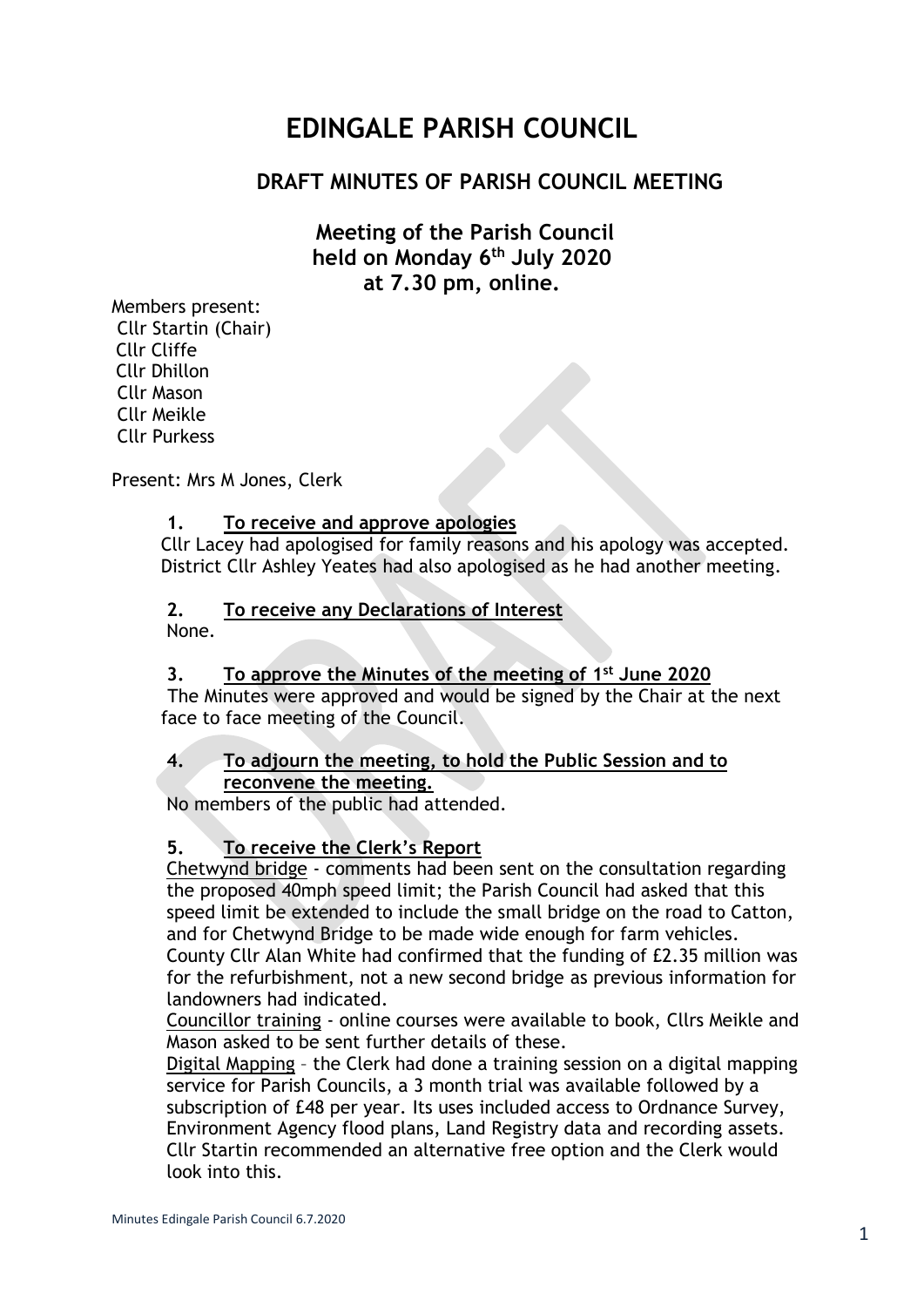Website – Photos of Virtual Open Gardens and VE Day had been uploaded. The Digital Team at Stafford had sent information on ensuring conformity with the new Accessibility Regulations coming into force in September. Footbridge on Right of Way 14 – Reported to the Rights of Way team and would be addressed if resources allow. The fencing contractor would be contacted for a quote.

Audit – The Annual Governance and Audit Report had been submitted for Audit and publicised according to regulations.

Code of Conduct – Consultation had begun on a draft Model Member Code of Conduct which had been updated to make it more accessible and relevant. Councillors discussed a possible breach of the existing Code of Conduct by Cllr Lacey. Two Cllrs had received complaints from some residents who had found a social media post offensive and the Clerk had written to him about this. He had subsequently discussed the matter with the Monitoring Officer at Lichfield District Council who had advised him on compliance with the Code of Conduct.

## **6. To consider any planning matters**

20/00588/FUH Hollows End Church Hollow No objection 20/00647/OUT Land adj **Walton** House Church Hollow | Objection sent: errors regarding amenities, Right of way, narrow access, loss of amenity for neighbours, impact on Mease Special Area of Conservation and SSSI, size of property. 20/03/867 Cemex Plant Orgreave, Alrewas Objection to increased traffic on and around A38

Applications received:

## **7. To consider potholes and road damage.**

A number of potholes and road works signs on Harlaston Road had been reported to Highways. One had been marked on Pessall Lane although there were more along the road. A number of pavements had been marked for repair and the Clerk would ask Highways about the plans for this work.

## **8. To consider trees on land behind Rowley Close.**

A resident had contacted the Parish Council about trees overhanging into gardens and saplings growing on land behind the houses. The landowner had been notified and the work would take place in Autumn.

# **9. To receive correspondence.**

SPCA, bulletins and training Staffordshire County Council weekly report Lichfield District Council news updates National Forest update Community Speed Watch update